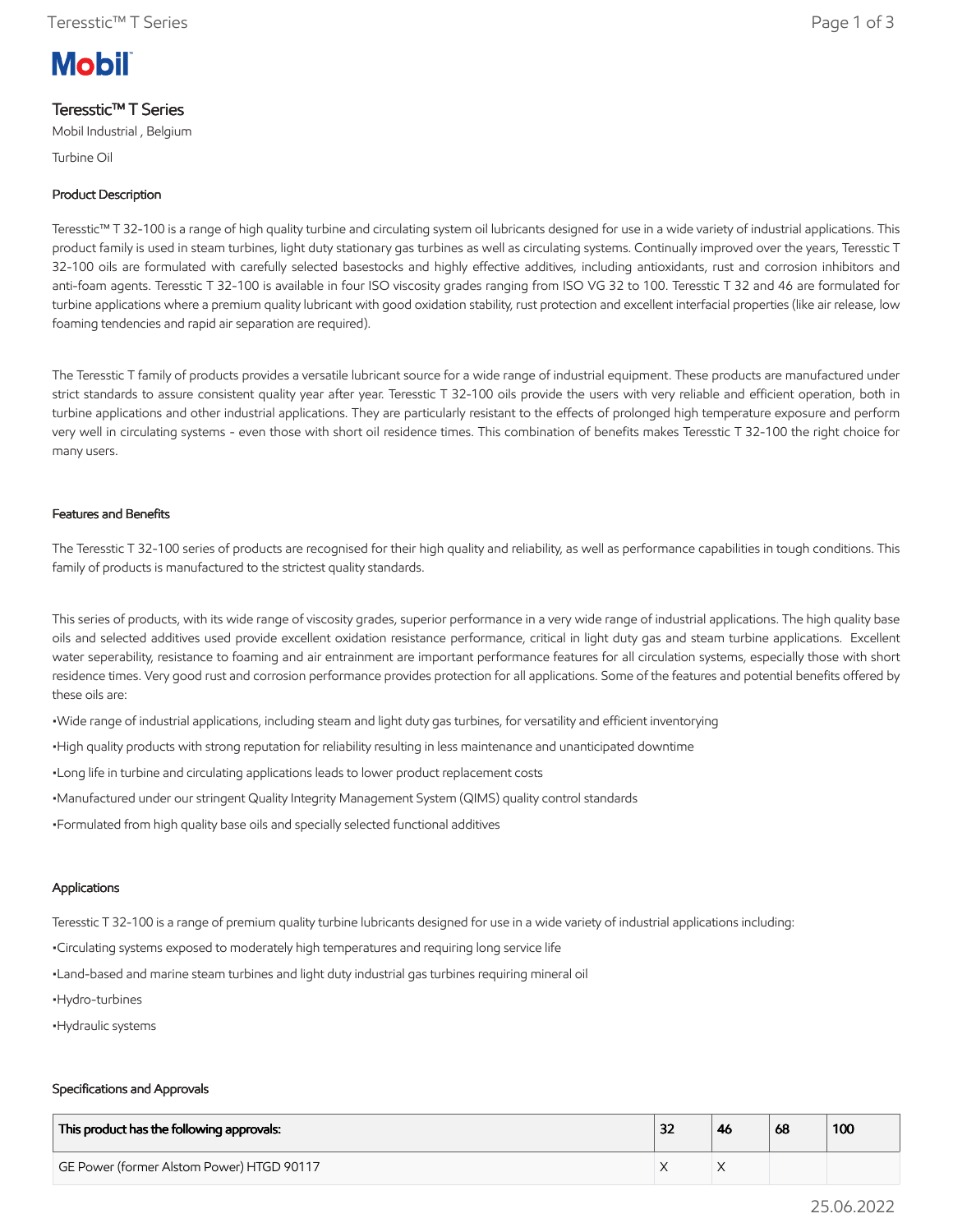Teresstic™ T Series Page 2 of 3

| This product has the following approvals: | 32 | 46 | 68 | 100 |
|-------------------------------------------|----|----|----|-----|
| Siemens TLV 901304                        |    |    |    |     |

| This product is recommended for use in applications requiring: | 32 | 46 | 68 | 100 |
|----------------------------------------------------------------|----|----|----|-----|
| GE Power GEK 27070                                             |    |    |    |     |
| GE Power GEK 28143A                                            |    | X  |    |     |

| This product meets or exceeds the requirements of: | 32       | 46       | 68       | 100 |
|----------------------------------------------------|----------|----------|----------|-----|
| China GB 11120-2011, L-TSA(Class A)                | $\times$ | $\times$ |          |     |
| China GB 11120-2011, L-TSA(Class B)                | $\times$ | $\times$ |          |     |
| DIN 51515-1:2010-02                                |          |          | $\times$ |     |
| DIN 51515-1:2010-02                                | $\times$ | $\times$ |          | X   |
| GE Power GEK 46506D                                | $\times$ |          |          |     |
| JIS K-2213 Type 2                                  | $\times$ | $\times$ | X        |     |
| Siemens Industrial Turbo Machinery MAT 812101      | $\times$ |          |          |     |
| Siemens Industrial Turbo Machinery MAT 812102      |          | $\times$ |          |     |

#### Properties and Specifications

| Property                                               | 32            | 46            | 68            | 100            |
|--------------------------------------------------------|---------------|---------------|---------------|----------------|
| Grade                                                  | <b>ISO 32</b> | <b>ISO 46</b> | <b>ISO 68</b> | <b>ISO 100</b> |
| Copper Strip Corrosion, 3 h, 100 C, Rating, ASTM D130  | 1B            | 1B            | 1B            | 1B             |
| Density @ 15 C, kg/l, ASTM D1298                       | 0.86          | 0.87          | 0.87          | 0.88           |
| Emulsion, Time to 3 mL Emulsion, 54 C, min, ASTM D1401 | 15            | 15            | 20            | 20             |
| Flash Point, Cleveland Open Cup, °C, ASTM D92          | 222           | 218           | 220           | 242            |
| Foam, Sequence I, Stability, ml, ASTM D892             | $\mathbf{0}$  | $\mathbf{0}$  | $\mathbf{0}$  | $\mathbf{0}$   |
| Foam, Sequence I, Tendency, ml, ASTM D892              | $\Omega$      | $\mathbf{0}$  | $\mathbf{0}$  | 10             |
| Kinematic Viscosity @ 100 C, mm2/s, ASTM D445          | 5.4           | 6.8           | 8.5           | 10.6           |
| Kinematic Viscosity @ 40 C, mm2/s, ASTM D445           | 32            | 46            | 68            | 100            |
| Pour Point, °C, ASTM D97                               | $-30$         | $-30$         | $-30$         | $-27$          |
| Rust Characteristics, Procedure A, ASTM D665           |               |               |               | <b>PASS</b>    |